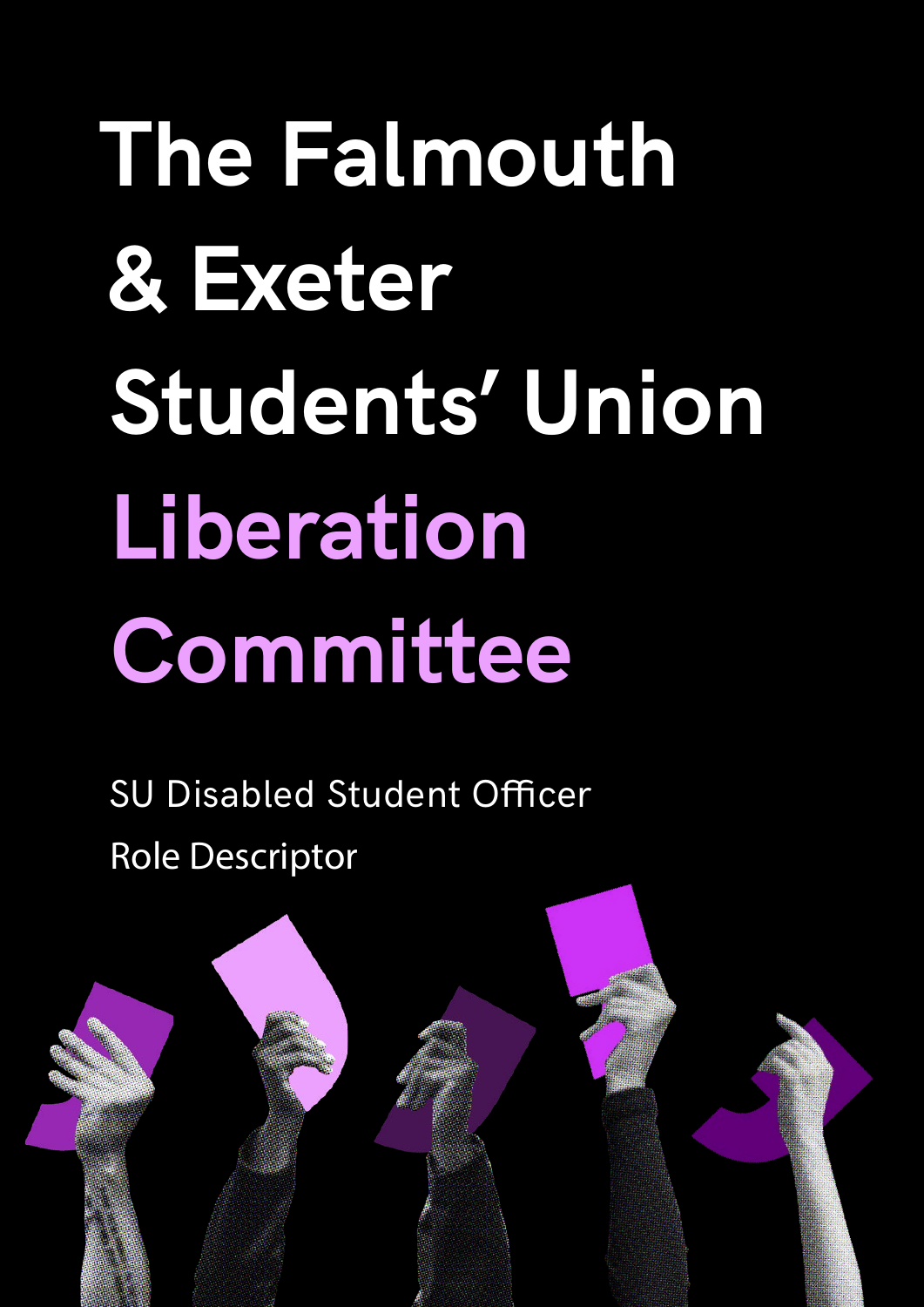## **Short Description:**

You will be working with the Liberation Committee to ensure all students, particularly those students with disabilities, are fully represented and are able to flourish during their University experience.

| Status:            | <b>Liberation Committee Officer</b>                            |
|--------------------|----------------------------------------------------------------|
| Elected:           | By secret ballot by Falmouth and Exeter Students               |
| Term of Office:    | 1 Academic Year                                                |
| Accountable to:    | The student body via SU Board of Trustees, SU Student          |
|                    | Council, Annual General Meeting and Union General Meetings     |
| Member of/attends: | <b>Liberation Committee</b>                                    |
|                    | SU Annual & Union General meetings (once a term)               |
|                    | Meetings with the SU President Welfare & Inclusivity           |
|                    | Regular Updates with SU Student Voice staff                    |
|                    | <b>NUS Liberation Conferences</b>                              |
|                    | Other groups or meetings as appropriate and mandated           |
| Hours:             | As the role requires and can be flexible dependent on studies. |
| Remuneration:      | This is a voluntary role, however, out of                      |
|                    | pocket expenses will be paid where appropriate.                |

#### **Role Summary:**

- To represent and campaign on students' interests with particular regard to accessibility and disability;
- To work closely with the Liberation Committee and SU staff to ensure that all SU policies, practices and activities provide equality of opportunity to all.
- To ensure the Liberation Committee works to the best of its ability in ensuring equality and parity of opportunity and representation for all students, in particular for those students with disabilities.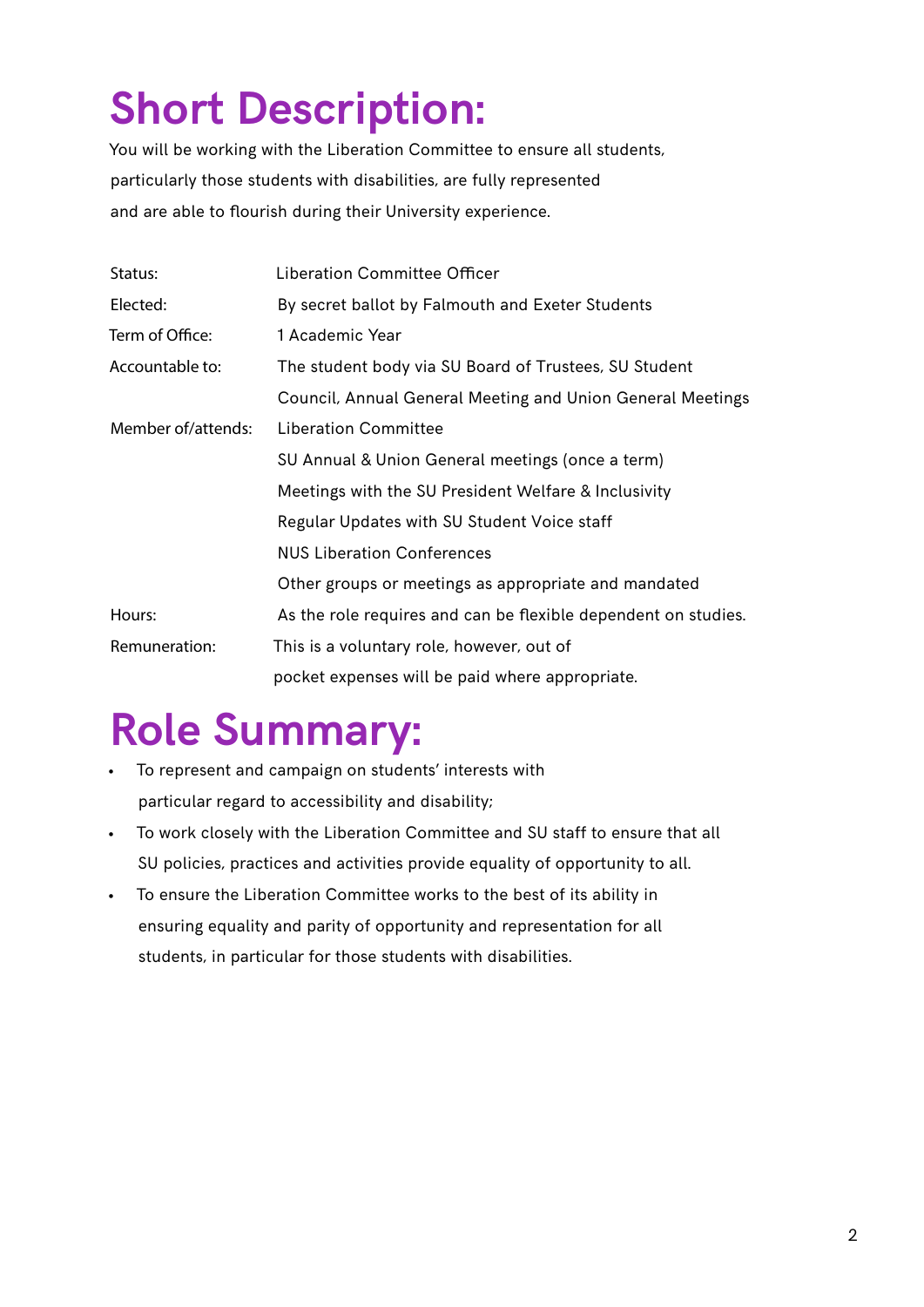#### **Responsibilities:**

- 1. To attend all meetings as required by the role;
- 2. To maintain an awareness of issues affecting students with different disabilities.
- 3. To promote equality issues and good practice to students in consultation with the Liberation Committee, SU Presidents and relevant SU staff;
- 4. To promote equality within services and support to students in consultation with the Liberation Committee, SU Presidents and relevant SU staff;
- 5. To campaign and raise awareness of liberation issues affecting minority student groups; in particular those issues surrounding disability;
- 6. To liaise with relevant student liberation societies;
- 7. To work with the Liberation Committee to help develop effective liberation policy and practices within SU in line with SU protocols;
- 8. To work with SU staff and elected Officers to review services and activities and ensure that they promote and support liberation and provide a platform for the representation and expression of minority groups;
- 9. To work towards ensuring a minimum of one SU event during the academic year is held to focus on liberation issues;
- 10. To represent the student view and experience when working with the SU to submit proposals for relevant activity together which supports the accessibility agenda.

#### **General Duties:**

- 1. To undertake training as required to fulfil your role;
- 2. To conduct yourself appropriately as a public representative of students and SU.
- 3. To make yourself known to the students you represent;
- 4. To effectively communicate information and plans with relevant members of the SU team;
- 5. Ensure that SU policies and procedures are adhered to at all times, and where appropriate, make recommendations and contribute to the amendment or development of a policy;
- 6. Carry out duties within the scope of the role as set out in the SU Constitution & By-laws or as mandated by the SU Board of Trustees, SU Student Council, Referenda and General Meetings;
- 7. To contribute to a written report to the SU Student Council on duties undertaken.
- 8. To promote SU and student involvement in line with SU branding and marketing guidelines.
- 9. To deliver a handover for your successor.